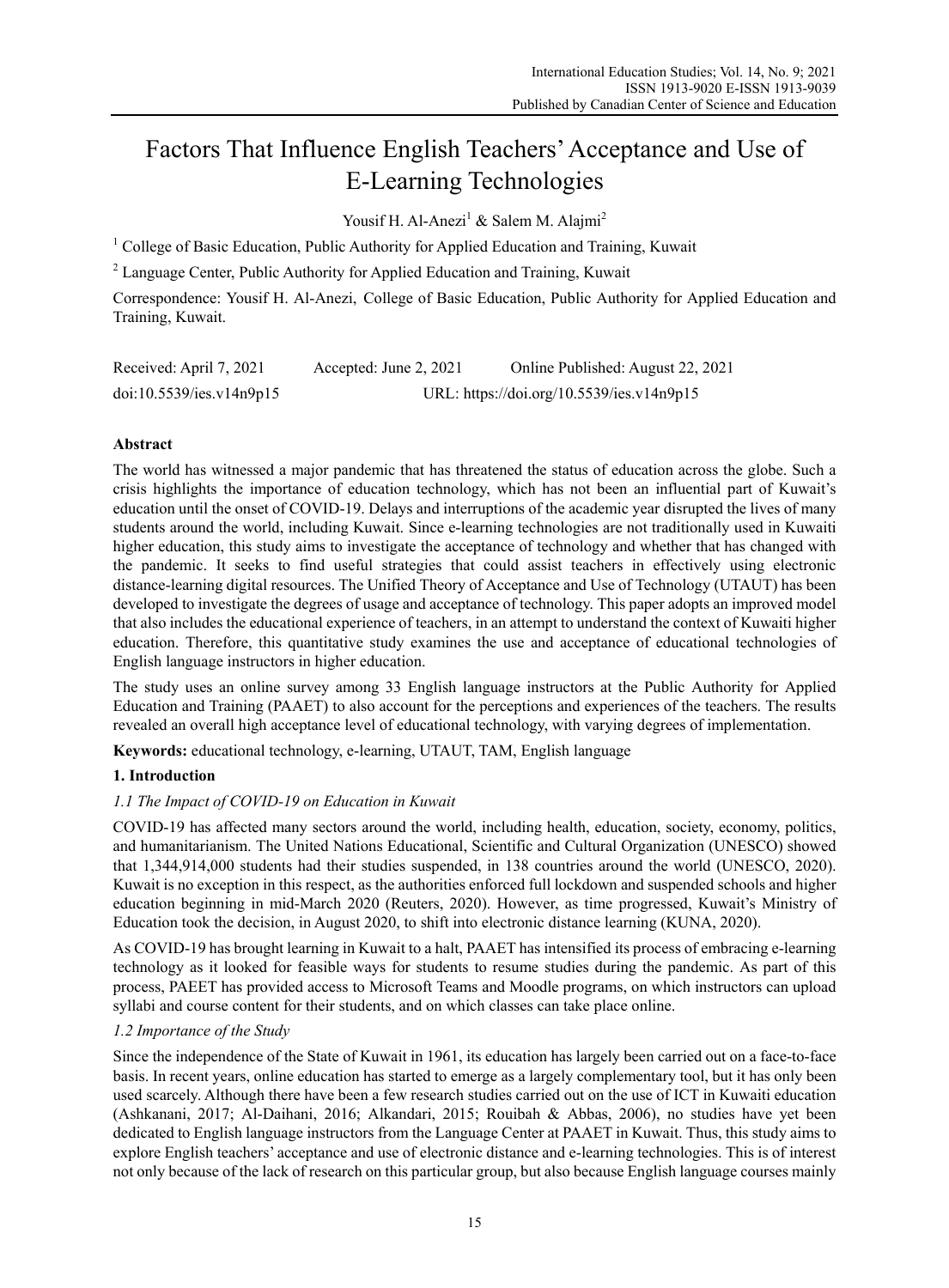adopt textbooks developed by international organizations that provide access to e-learning tools. Many English language courses at PAAET use textbooks that provide companion digital packages for teaching and practice purposes, in addition to a considerable amount of free-access online material. This places English language courses at a better level than other courses in terms of course material and practice. Research has also shown that technology improves the language-learning process, with numerous programs and online services that make learning more accessible and enjoyable, such as learning vocabulary (Horst, Cobb, & Nicolae, 2005). Furthermore, information technology increases collaboration and interaction among students, which are beneficial for the language-learning process (Kukulska-Hulme & Viberg, 2018).

However, acceptance and utilization of new technologies by users is considered to be a primary indication of the success of the implementation and development of any educational technology approach. The attitudes of the user towards adopting new technologies are an essential indication of the success or failure of any information technology project (Succi and Walter, 1999; Pinto and Mantel, 1990). Venkatesh, Morris, G. Davis, and F. Davis (2003) see users' acceptance of technology as being the user's initial decision to interact with the technology.

#### *1.3 Literature Review*

Teachers' usage of technology is affected by numerous factors, and it is important to understand whether there is a relationship between their usage and their attitudes. Research (e.g. Nuttall, Edwards, Mantilla, Grieshaber, & Wood, 2015; Sime & Priestley, 2005) has shown disparity between teachers' attitudes and actual use of ICT. While the majority of teachers express favourable attitudes, their actual implementation of ICT is relatively limited. Shroff et al. (2011) state that manipulating these two factors helps system developers take better control over users' attitudes towards the technology. This in turn allows the system developers to predict the behavioural intention of the user and their actual application of the system. In addition, users' perceptions of technology can be a major factor in predicting their attitudes (Liu, 2010). Overall, research has repeatedly shown that attitudes towards using a new system could play a major role in influencing future behaviour, or at least give insight into the users' actual intentions, which could eventually lead to certain behaviours (Afshari et al., 2013; Elias et al., 2012).

There are also other factors that can influence the usage of ICT. For instance, the subject matter could affect users' attitudes, as Jimoyiannis and Komis (2007) state that, while foreign language, technology, and science teachers have apparent positive attitudes regarding ICT, other fields, such as social sciences teachers, conveyed negative attitudes. Additionally, the study found that male teachers show more positive attitudes to ICT than female teachers (Jimoyiannis & Komis, 2007). Kalogiannakis (2010) reported similar findings, noting that age also could affect teachers' attitudes towards ICT, as younger teachers appear to be more in favor of adopting ICT in education than older teachers (Blackwell et al., 2014; Camilleri & Camilleri, 2017; Kalogiannakis, 2010). On the other hand, Jimoyiannis and Komis (2007) suggested that older teachers with long teaching experiences show more positive attitudes towards e-learning technologies in education than less experienced teachers.

The likelihood that an educational institution will adopt ICT also depends on that institution's infrastructure and financial status. In some cases, teachers state that they are afforded neither the time nor the funds to adopt new technologies (Levy & Stockwell, 2008). Numerous studies note that teachers' intentions to implement ICT are often hindered by the lack of proper equipment (access to computer labs, the internet, or relevant applications) (Bingimlas, 2009; Fageeh, 2011; Hismanoglu, 2012; Mumtaz, 2000). Teachers' attitudes are therefore affected by the lack of accessibility to proper ICT resources.

While some numerous approaches and theories help researchers examine users' acceptance and adoption of information technologies, the Technology Acceptance Model (TAM) and the Unified Theory of Acceptance and Use of Technology (UTAUT) are two useful ones. TAM and UTAUT have been the most commonly used models to explain the adoption of new technology-oriented projects in several fields (Carter, 2008; Gefen & Warkentin, 2002).

TAM, which was first founded by Davis (1989), is based on the Theory of Reasoned Action (TRA). It posits that two constructs essentially define the individual's behavioural intention for the use and acceptance of technologies: Perceived Ease of Use (PEU), and Perceived Usefulness (PU) (Davis et al., 1989). PU is "the degree to which a person believes that using a particular system would enhance his or her job performance" (Davis, 1989: p.320), whereas PEU is defined as "the degree which a person believes that using a particular system would be free of effort" (ibid.). TAM is a well-researched, simplified model that aims to explore and identify the factors that affect computer users' acceptance across various contexts. In addition, it provides predictions and explanations for whether a system will succeed (Davis et al., 1989). According to Davis et al. (1989), the TAM model suggests that the intention to use e-learning technologies increases in accordance with the usefulness and ease of use.

However, other researchers, including Bagozzi et al. (2003), suggest that, in practice, other obstacles restrict the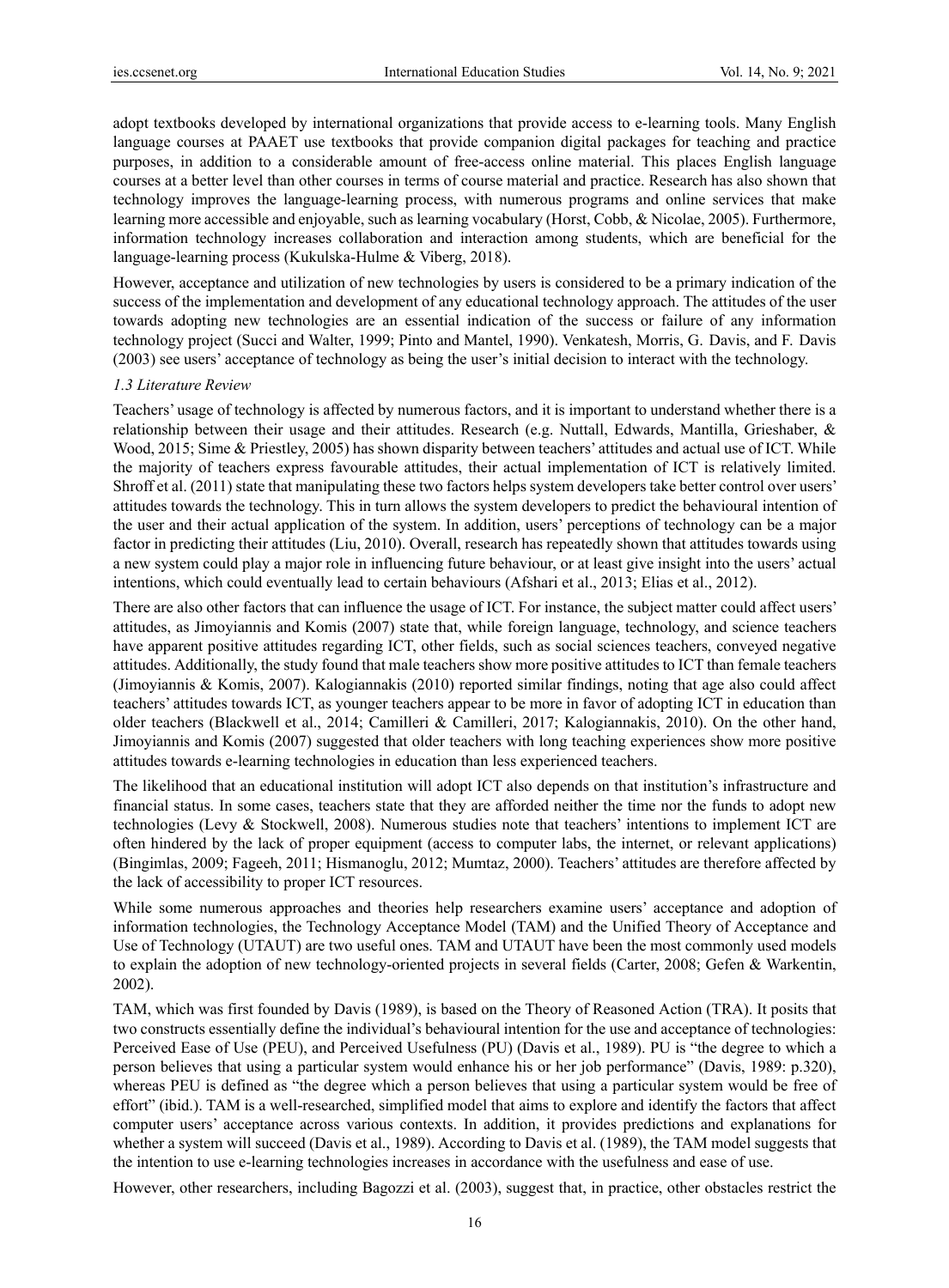user's intentions, such as limited ability, environmental or organizational capabilities, time limitations, or unconscious habits. Taylor and Todd (2001) argue that TAM fails to take into consideration other barriers that could prevent people from adopting a particular technology, adding that system design, training, support, as well as policy could play a role in accepting technology. Similarly, Bagozzi (2007) posits that the simplicity of TAM leads to overlooking certain important variables (Bagozzi, 2007).

In an effort to combine the various theories and models of technology acceptance, Venkatesh et al. (2003) developed a unification theory, by integrating components from different technology acceptance models and theories, such as TRA, TAM, the motivational model, TPB, combined TAMTPB, and TAM2 (Venkatesh, Thong, & Xu, 2012). The Unified Theory of Acceptance and Use of Technology (UTAUT) has been empirically validated with six longitudinal field studies in six different departments of six large firms from varying industries (Taiwo  $\&$ Downe, 2013).

The UTAUT model adopted four determining factors for usage and intention: performance expectancy, effort expectancy, social influence, and facilitating conditions. Gender, age, experience, and voluntariness of use are adopted to moderate the impact of the four main determinants. This will be demonstrated in further detail in the following section.

#### 1.4 Research Design

After reviewing the relevant literature, this study suggests adding other parts to the UTAUT model, to account for a fuller understanding of the particulars of the overall context in Kuwait's education. This proposed model, (see Figure 1), aims to establish a more comprehensive analysis of the use and acceptance of e-learning technologies by English tea achers.



Fig gure 1. Propos ed conceptual framework

Performance Expectancy (PE) is a variable that refers to the level an individual perceives a certain technology to help perform particular tasks (Venkatesh et al., 2012). PE, which corresponds to TAM's perceived usefulness, has been claimed as the most prominent predictor of behavioural intention. The PE construct is formed by combining factors used in other previous models to build a more comprehensive understanding. The constructs are outcome expectations and relative advantages from the Innovation Diffusion Theory, job fit from the PC Utilization Model, external motivation from the Motivational Model, and perceived usefulness from TAM (Raman et al., 2012). The benefit of using PE is in its ability to elicit individuals' perception of how useful technology can be, and how this perception is related to the user's acceptance of such technology. Alwahaishi and Snášel (2013) state that PE influences users' satisfaction and intention to long-term usage of technology. Therefore, PE can be a valid predictor of the individual's intention to adopt e-learning technologies (Bere, 2014). Therefore, it is expected that if the learning process is facilitated at a more flexible and faster rate, users will value e-learning technologies.

Effort Expectancy (EE) is another important factor in the model, as it helps users evaluate the level of effort required to use a particular technology (AlAwadhi & Morris, 2008). According to Venkatesh et al., EE is "the degree of ease associated with the use of the system" (2003). In an educational context, EE reflects how users' beliefs towards the convenience of using e-learning technologies (Lowenthal, 2010). EE is concerned with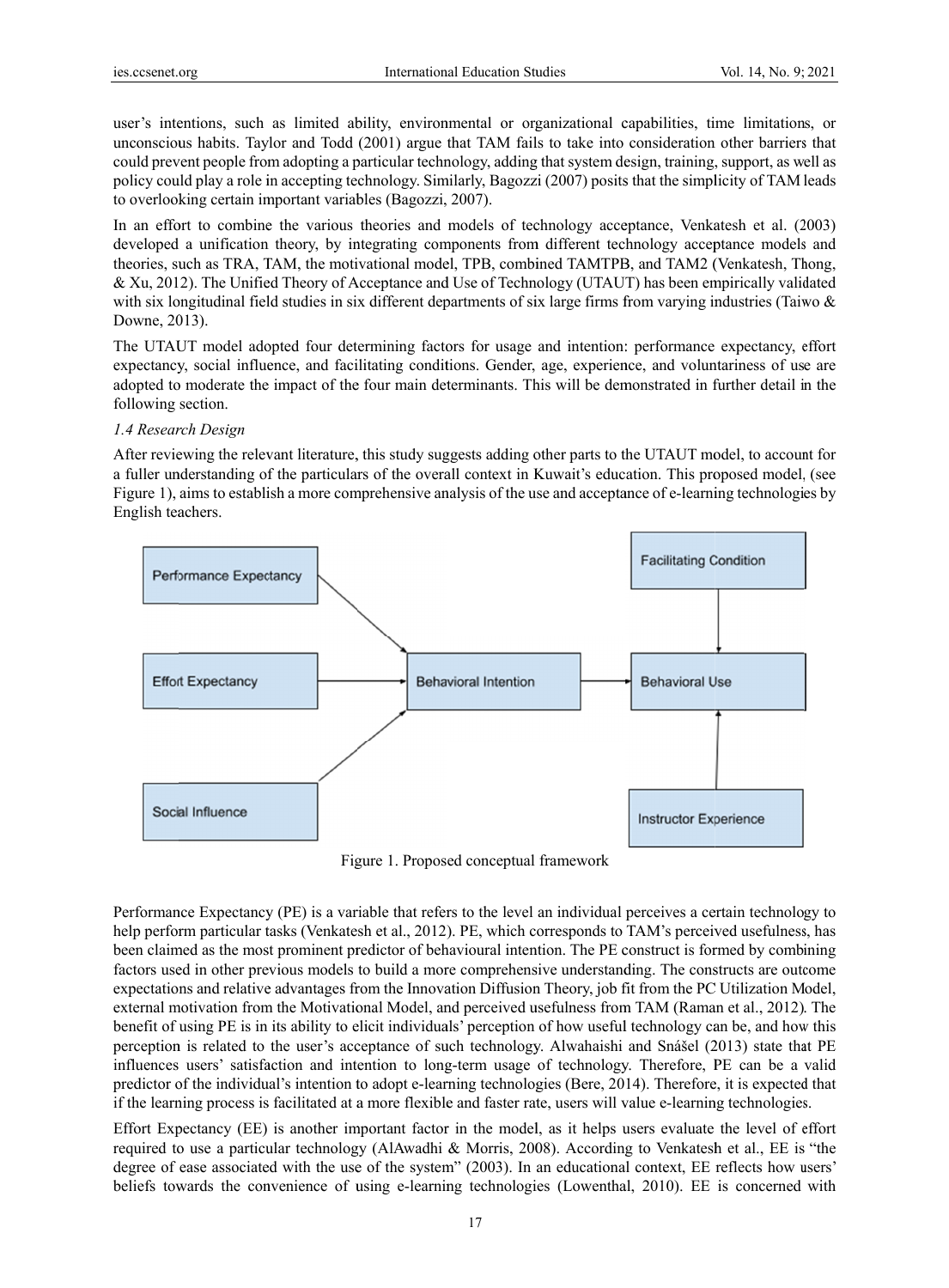technology acceptance constructs on perceptions on the convenience of use, such as the TAM's perceived ease of use (Pynoo et al., 2011), and complexity (Ghalandari, 2012). EE is considered the second independent variable in the UTAUT, which could be problematic if users find a certain e-learning technology difficult to use (Khechine et al., 2014).

Social Influence (SI) is "the degree to which an individual perceives that important others believe he or she should use the new system" (Venkatesh et al., 2003). Important others may include family members or colleagues. SI can be considered as, a subjective norm, as in C-TAM-TPB, TPB/DTPB, TAM2, part of the individual's image as in IDT, or a social factor, as in MPCU. However, they all share the position that the individual's behaviour is believed to be influenced by the attitudes of others (Bere, 2014). The value of SI stems from the fact that social influence affects the user's commitment to adopt a certain technology, as well as their usage behaviour and acceptance (Riad et al., 2013). Venkatesh et al. (2012) state that SI is moderated by other variants such as age, gender, experience, and willingness to volunteer time and effort. In educational contexts, SI is an indicator of teachers' behavioural intention to adopt e-learning, which can predict the usage of e-learning technologies (Adegbite & Downe, 2005).

Facilitating Conditions (FC), as a UTAUT factor, refers to how the user perceives the technical readiness and infrastructure of the organization and its support (Venkatesh et al., 2003). FC is also combined from earlier models, such as compatibility, facilitating conditions, and perceived behavioural control (Bhatiasevi, 2015). In education, facilitating conditions may include school organizational policies, environment, and infrastructure, as well as e-learning content. The quality of the facilities and equipment provided by management is also one of the most important factors for the institution's environment (Blum, 2005; Dutta & Bilbao-Osorio, 2012; Phau & Teah, 2009).

Behavioural Intention (BI) predicts whether the individual will undertake a certain behaviour, which can be affected by several factors, such as attitudes, the perceived ease of use, and convenience. BI is considered a significant factor for using technology (AlAwadhi & Morris, 2008; Riad et al., 2013). It is worth mentioning that perceived ease of use overrides other factors, as teachers may not use complicated systems, regardless of their attitudes towards their usefulness or convenience (Teo, 2011).

Teacher Educational Experience (TEE) is another important factor for the acceptance and planning for e-learning technologies since teachers learn from their experiences as e-learners (Donnelly & McSweeney, 2008). The e-learning experiences of teachers are an important factor in understanding technology, as well as in improving their students' experiences. For teachers with no e-learning experiences, targeted training and support for e-learning systems are vital (Giannakos & Vlamos, 2013). TEE can also influence the acceptance of technology, as well as the users' confidence while operating it (Alexander, 2001; Pullen, Swabey, Abadooz, Ranjit Sing, & Kaur, 2015).

## **2. Method**

The questionnaire adopted in this study is based on research on the UTAUT model by Venkatesh et al. (2003), who studied the acceptance of technology, and researchers' experiences (i.e. teachers' experiences). It was developed after reviewing relevant research, then sent to five professors for refereeing purposes, and their feedback and suggestions have been taken into consideration. The questionnaire consisted of eight sections. The first section contained an information sheet, the second section included participants' information details, and the third section consisted of performance expectancy statements. The fourth section was devoted to effort expectancy statements, followed by the fifth section statements. The sixth section was for social influence statements, with facilitating conditions statements being the seventh part, and the eighth was instructors' experiences statements 4. The questionnaire was also piloted for reliability purposes and the result was 0.85 Cronbach's Alpha.

## *2.1 Sampling Procedures*

The target population for this study is English language instructors at the language center in PAAET; participants are drawn from a total of 103 full-time English language instructors. According to PAAET, there were 103 full-time English teachers in 2019/20 teaching at English language units across PAAET's five colleges, where the Language Center provides English as a Foreign Language (EFL) courses and English for Specific Purposes (ESP) courses. Therefore, a purposive sampling protocol was applied (Cohen, Manion, & Morrison, 2007), since the population is limited to this particular group. The questionnaire was sent to all of the English language instructors, i.e. 103. A total of 33 instructors completed the survey, representing 32.04% of the population. The participants were from all five colleges across PAAET, with varying degrees of qualifications and teaching experiences.

A survey, which was translated into Arabic and distributed online (using Google Forms), was sent to all of the instructors at the Language Center in PAAET, inviting them to take part. In reaction to the spread of COVID-19,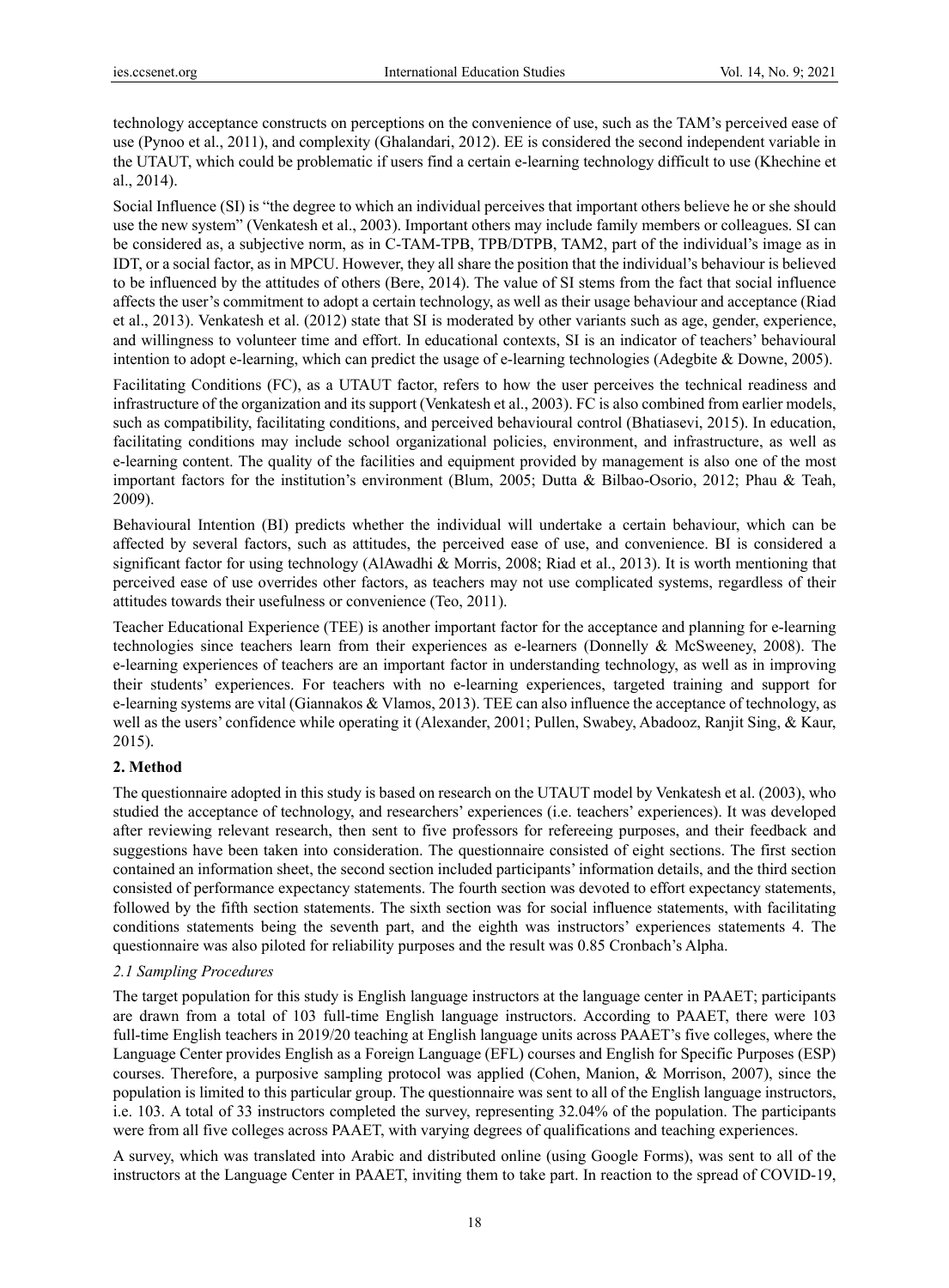PAAET has offered all of its faculty members online courses on using e-learning technologies for teaching purposes, thus encouraging them to be prepared to adopt these technologies upon their return to schools. It has also invited all students to attend online courses to learn how to use e-learning systems provided by PAAET. Similar to many educational institutions around the world, PAAET has resorted to online courses since August 2020.

## **3. Results**

The researchers first used Statistical Package for the Social Sciences (SPSS) to analyze the data. In order to achieve the objectives of the study, several statistical techniques were utilized in the data analysis. The tool reliability was verified using Cronbach's alpha coefficient, as shown in Table 1 below:

### Table 1. Reliability statistics

|                                       | No. of Items | Cronbach's Alpha |
|---------------------------------------|--------------|------------------|
| Performance expectancy                | 4            | 0.90             |
| Effort expectancy                     | 3            | 0.83             |
| Social influence                      | 5            | 0.74             |
| Facilitating conditions               | 3            | 0.54             |
| Behavioural intention                 | 3            | 0.70             |
| Actual use of e-Learning Technologies | 4            | 0.78             |
| <b>Teacher Education Experience</b>   | 4            | 0.83             |
| Total                                 | 26           | 0.85             |

## *3.1 The Survey*

The first part of the questionnaire includes personal information that aims to collect personal and professional data about the participants, such as age, gender, educational background, and qualifications. This helps in understanding how representative the sample was from the targeted population, in addition to getting an insight into the participants' professional experiences. The following sections will discuss each part of the survey in detail.

## 3.1.1 Performance Expectancy (PE)

A majority of participants expressed positive views regarding PE, though in varying degrees. Most of the participants (90.9%) held positive attitudes towards e-learning for both teaching and learning, in comparison to fewer participants who were either unclear or neutral (3%), while 6.1% disagreed. Similarly, more than 66% of the participants view e-learning technologies as a facilitating tool to achieve work more rapidly, while 54.5% thought that e-learning technologies enhanced teacher-student communication. Finally, 66.7% of the teachers found that using e-learning facilitated the teaching process. The response indicates that the majority of teachers consider e-learning technologies a valuable aid for teaching education contents, and an improvement to their performance. The results also show that English language instructors have positive attitudes towards the efficiency of e-learning technologies.

The Mean (M) of teachers' responses about how e-learning technologies help them in the teaching process (Performance Expectancy) is 3.67, while the Standard Deviation (SD) is 0.951, which implies that e-learning technology is believed to be an efficient tool for teachers of the English Language Centre.

| No. Statement                                                                       |      | Mean Std. Deviation |
|-------------------------------------------------------------------------------------|------|---------------------|
| PE1 I find e-learning technologies useful for teaching and learning.                | 4.06 | 0.933               |
| PE2 Using e-learning technologies enables me to accomplish tasks more quickly. 3.76 |      | 1.119               |
| PE3 E-learning increases communication between teachers and learners.               | 3.33 | 1.137               |
| PE4 Using e-learning technologies makes it easier to teach course content.          | 3.55 | 1.121               |
| Total                                                                               | 3.67 | 0.951               |

### Table 2. Mean and standard deviation in PE

#### 3.1.2 Effort Expectancy (EE)

The teachers were required to evaluate the ease of using e-learning technology in their work, with most participants (90.9%) claiming that e-learning technologies are clear and easy to use. Also, the majority of participants (72.7%) have the required skills to adopt e-learning technologies. On the other hand, some responses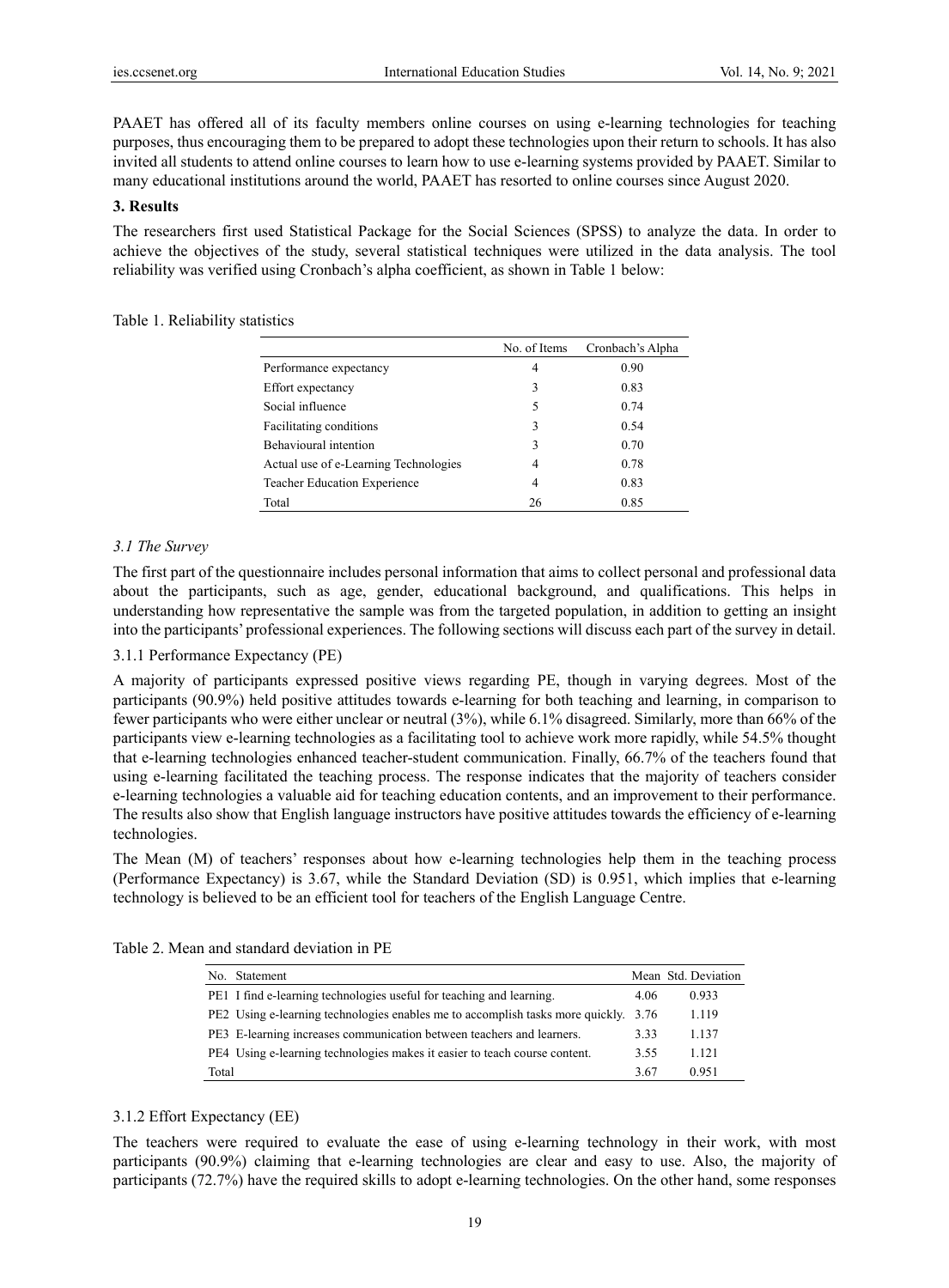expressed less positive, if not negative beliefs, which makes the higher positive response rate not entirely conclusive. The positive response (72.7%) also thought that learning to operate and use new e-learning technologies was easy, which indicates that the teachers are already familiar with using e-learning technologies, and/or find them easy to learn.

The M of teachers' effort experience, i.e., how convenient it is to learn and use e-learning technology, is 3.84, and the SD is 0.596. This implies that the majority of the teachers in the English Language Center find it is easy to use e-learning for their educational content.

## 3.1.3 Social Influence (SI)

The survey findings indicate that SI regarding e-learning technologies has an impact on their users. Firstly, more than half of the participants (54.5%) believed that their dean and supervisor think that they should use e-learning technologies. Only one participant did not think this was the case, while the rest (42.2%) were neutral. Although 51.5% believed that colleagues assist one another when facing difficulty in using e-learning technologies, a sizable minority (48.4%) thought otherwise. However, the majority of instructors were neutral (54.5%) or did not agree (18.2%) that students prefer adopting e-learning technologies in their courses.

Similarly, despite the fact more than half the participants (51.5%) believed their colleagues acknowledge the importance of e-learning, there were noticeable responses with either neutral (36.4%) or negative (12.1%) position towards staff perception of e-learning technologies. Finally, teachers' responses about their superiors' beliefs, colleagues' collaboration, and students' expectations show that SI positively impacts teachers' perceptions towards using e-learning technologies.

#### Table 3. Social influence

|                                                                          | Strongly Disagree Disagree Neutral Agree Strongly Agree |               |  |                          |  |        |  |        |  |               |
|--------------------------------------------------------------------------|---------------------------------------------------------|---------------|--|--------------------------|--|--------|--|--------|--|---------------|
| Frequency/Percentage                                                     |                                                         | $\frac{0}{0}$ |  | $F \quad \% \quad F$     |  | $\%$ F |  | $\%$ F |  | $\frac{0}{0}$ |
| The dean and supervisor think that I should use e-learning technologies. |                                                         | 3.0           |  | 0 14 42.4 11 33.3        |  |        |  |        |  | 21.2          |
| My colleagues have helped me to use e-learning technologies.             |                                                         | 3 O           |  | 7 21.2 8 24.2 14 42.4 3  |  |        |  |        |  | 9.1           |
| My students think that I should use e-Learning technologies.             |                                                         | 3.0           |  | 5 15.2 18 54.5 8 24.2 1  |  |        |  |        |  | 3.0           |
| Most staff in my college thinks e-learning is important.                 |                                                         |               |  | 4 12.1 12 36.4 17 51.5 0 |  |        |  |        |  |               |

The M of sample responses on (SI) is 3.28, with an SD of 0.589. This highlights the mainly positive perceptions from instructors towards other people's ideas about their use of e-learning technologies.

## 3.1.4 Facilitating Conditions (FC)

The survey established that the majority of participants (63.6%) believe that classes in their college are inadequately equipped with computers. However, the majority (57.5%) believed they had the resources necessary to use e-learning. Also, more than half of the participants (51.6%) stated that technical assistance was available by personnel or department dedicated to e-learning technology issues.

Overall, it seems that there are no satisfactory e-learning technologies facilitating conditions, which limits English language instructors' potential of maximizing the potential of e-learning technologies.

The M of sample responses about instructors' perception of the current technological facilities for e-learning technologies (FC) is 2.95, with an SD of 0.854. This shows prevailing negative attitudes from the teachers towards the provided technological facilities at work that could help them adopt e-learning.

## 3.1.5 Behavioural Intention (BI)

Statements on BI reported positive attitudes from most of the participants towards using e-learning technologies in the future. Most of the participants responded positively to (81.9%) attending training courses for e-learning technologies, with a few (21.1%) uncertain, and even fewer (6.1%) not showing interest in attending e-learning technologies training. This shows an overall positive attitude and behavioural intention towards using and learning how to use e-learning technologies by English language instructors, which is an important indicator of their belief that e-learning technologies would improve the learning and teaching experience.

The M of the responses on teachers' BI about using e-learning technologies is 4.17, with an SD of 0.693, indicating very high behavioural intentions from the teachers to use e-learning technologies.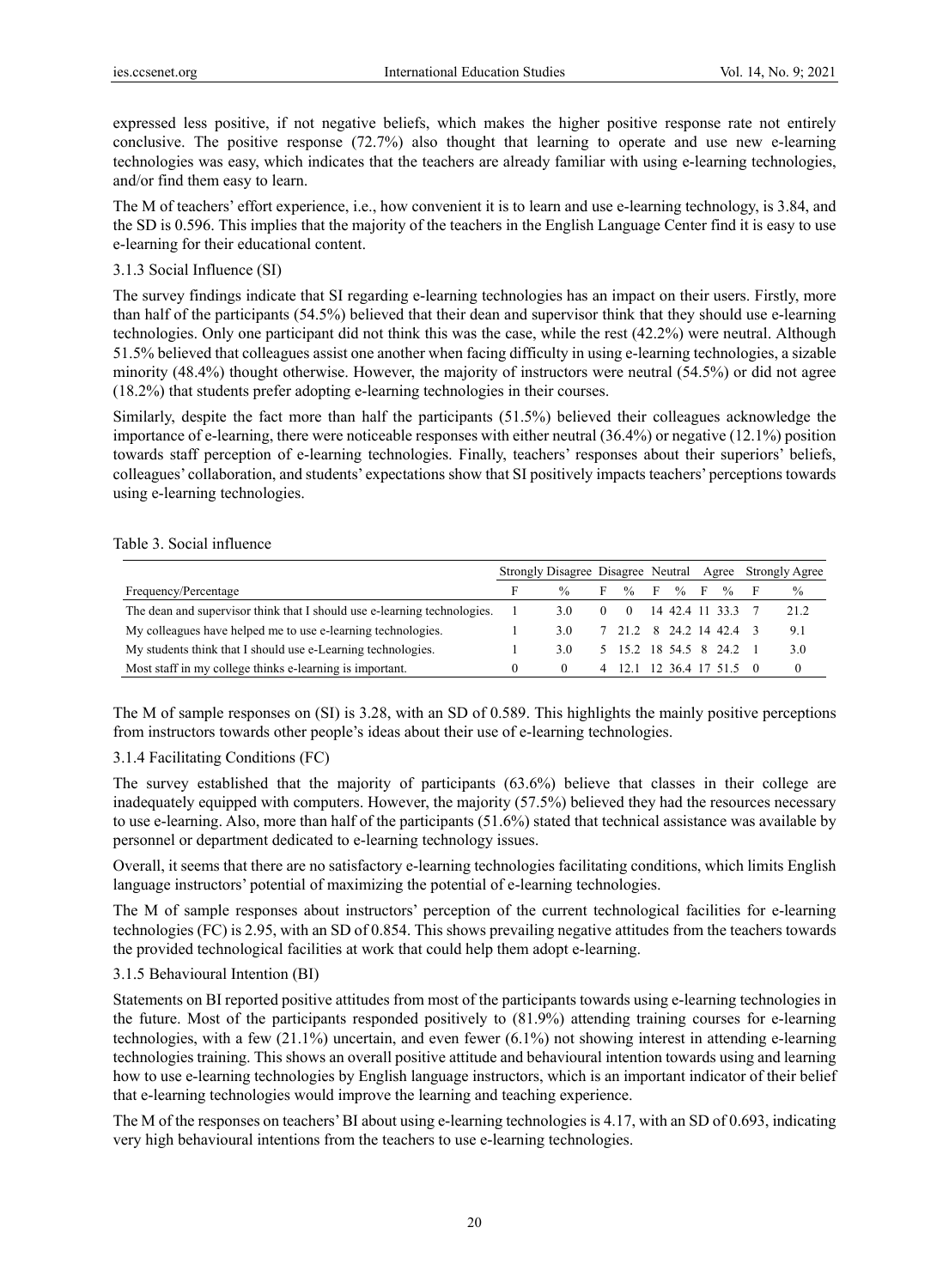## 3.1.6 Behavioural Use (BU)

The survey showed that all participants use computers as part of their preparation, either daily (69.7%), or weekly (30.3%). However, when it comes to using computers as part of the teaching process, most use them daily or weekly (75.8%), while 15.2% use them scarcely, and 12.1% never use computers for teaching. The most used presentational tools used were data Show (51.5%), and PowerPoint (45.4%). However, a significant minority said they never use Data Show (33.3%) or PowerPoint (39.4%) as part of their teaching. It can be argued that using these e-learning tools provides teachers with more efficient and diverse tools for teaching and presenting information to students.

The M of instructors' use of e-learning technologies is 3.50, with an SD of 1.053. This confirms a high usage of e-learning technologies by teachers.

## 3.1.7 Educational Experience (EE)

The survey aimed to understand the English language instructors' experience with e-learning technologies when they were students. However, more than half the participants (54.5%) stated that they had never used e-learning technologies in high school, while the rest either used it rarely, weekly, or daily. On the other hand, most of the participants reported regular e-learning technology use at the college level, either by them or their lecturers, with a notable minority indicating that have never, or scarcely, used e-learning technologies at the tertiary level. Similar views were also expressed regarding pre-service teacher training, with 45.5% of participants using e-learning technology regularly, and 36.4% rarely using them, while 18.2% stated that they never used them.

The M of instructors' educational experience in using e-learning technologies is 3.99, with an SD of 0.937, meaning there is an overall high level of experience among teachers in using e-learning technologies as students on varying levels.

## *3.2 Correlations*

Correlations are used to examine the acceptance and use of e-learning technology in relation to other variants in the study. Also, Significance Testing is used to test the patterns and differences, and whether they occur by chance (Berman, Brown, & Saunders, 2008).

|                          | Performance | Effort     | Social    | Facilitating | Behavioural | <b>Behavioural</b> | <b>Teacher Education</b> |  |
|--------------------------|-------------|------------|-----------|--------------|-------------|--------------------|--------------------------|--|
|                          | Expectancy  | Expectancy | Influence | Conditions   | Intention   | Use                | Experience               |  |
| Performance              |             |            |           |              |             |                    |                          |  |
| Expectancy               |             | $.649**$   | 0.100     | $.354*$      | $.661**$    | 0.162              | 0.343                    |  |
| <b>Effort Expectancy</b> | $.649**$    |            | $-0.105$  | $.570**$     | $.540**$    | 0.100              | $.511**$                 |  |
| Social Influence         | 0.100       | $-0.105$   |           | 0.124        | $-0.060$    | 0.030              | $-0.041$                 |  |
| Facilitating             |             |            | 0.124     |              |             |                    |                          |  |
| Conditions               | $.354*$     | $.570**$   |           |              | 0.267       | $-0.055$           | 0.133                    |  |
| <b>Behavioural</b>       |             |            |           |              |             |                    |                          |  |
| Intention                | $.661**$    | $.540**$   | $-0.060$  | 0.267        |             | 0.203              | 0.335                    |  |
| Behavioural Use          | 0.162       | 0.100      | 0.030     | $-0.055$     | 0.203       |                    | $.433*$                  |  |
| <b>Teacher Education</b> |             |            |           |              |             |                    |                          |  |
| Experience               | 0.343       | $.511**$   | $-0.041$  | 0.133        | 0.335       | $.433*$            |                          |  |

## Table 4. Correlations

*Note*. \* Correlation is significant at the 0.05 level (2-tailed); \*\* Correlation is significant at the 0.01 level (2-tailed).

Effort Expectancy is significantly positively correlated with Performance Expectancy (r=.649), Facilitating Conditions (r=.570), Behavioural Intention (r=.540), and Teacher Education Experience (r=.511). The level of these four coefficients shows a high correlation with Effort Expectancy.

Similarly, Performance Expectancy is significantly positively correlated with Effort Expectancy (r=.649), Facilitating Conditions ( $r=0.354$ ), and Behavioural Intention ( $r=0.661$ ). The magnitude of these three coefficients shows a moderate correlation with Performance Expectancy.

Likewise, Facilitating Conditions reports positive correlations with Performance Expectancy (r=.354) and Effort Expectancy (r=.570). The magnitude of these two coefficients shows a moderate correlation with Performance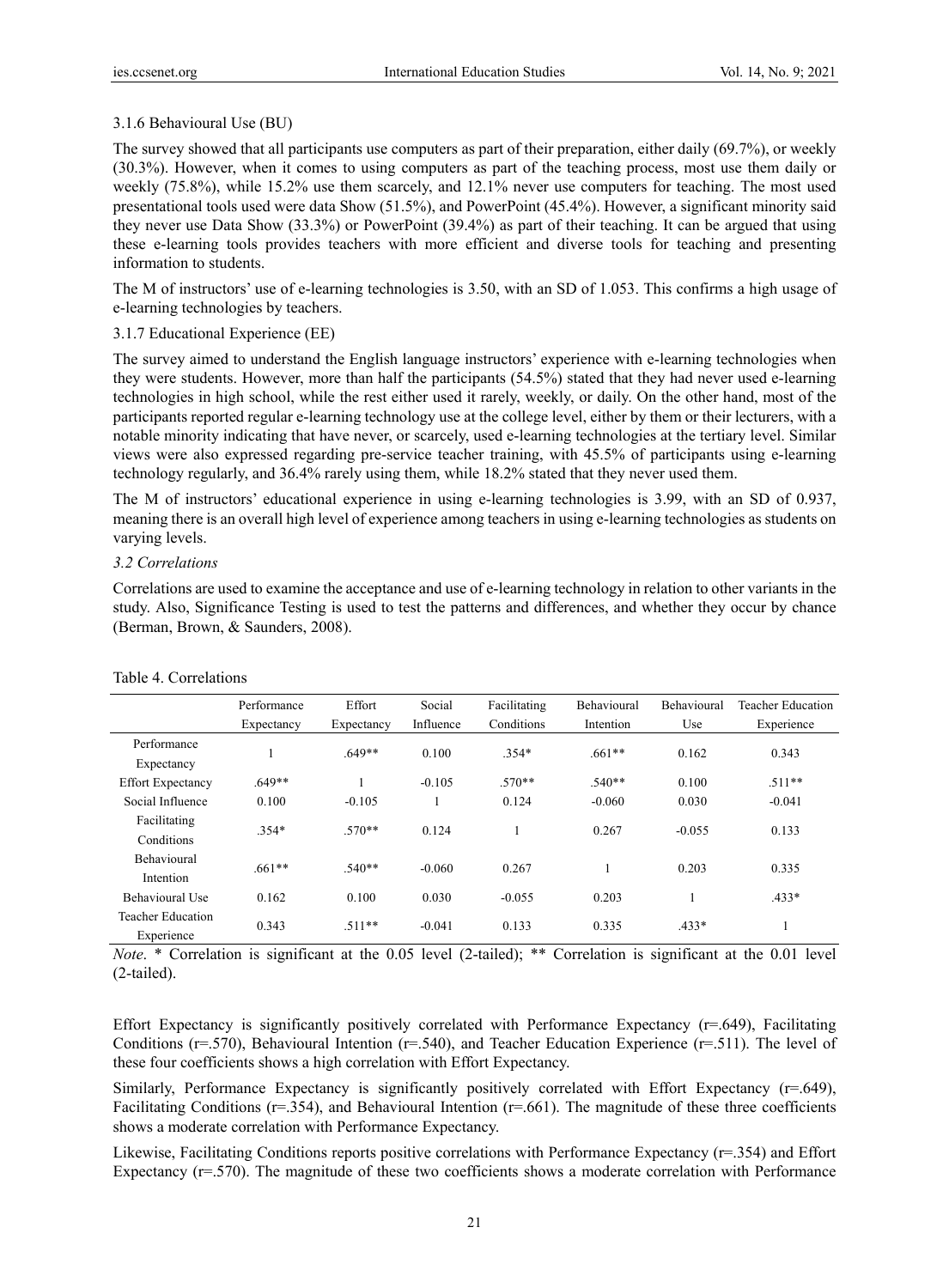# Expectancy.

In the same vein, Teacher Education Experience is significantly positively correlated with Effort Expectancy  $(r=511)$  and Behavioural Use  $(r=433)$ . The magnitude of these two coefficients shows a moderate correlation with Teacher Education Experience. Behavioural Use is significantly positively correlated only with Teacher Education Experience (r=.433). The magnitude of this coefficient shows a moderate correlation with Teacher Education Experience.

To sum up, the questionnaire revealed notable features regarding the acceptance and use of e-learning technologies among the PAAET English language instructors. Overall, survey respondents showed positive attitudes towards using technology for teaching purposes, as they find it easy to use and agree it improves their teaching experience. However, they expressed varying responses about the attitudes of people in the workplace towards their use of e-learning technologies, although more than half the participants reported positive responses. Even though facilitating conditions in PAAET are below the participants' expectations, most of them expressed their desire to adopt e-learning technologies for their classes, if it isn't already part of their teaching experience. When investigating correlations among the variables that could influence adopting and using e-learning technologies, significant correlations were found between Behavioural Intention and other factors to use these technologies.

# **4. Discussion**

In general, the majority of instructors from the Language Center at PAAET showed positive attitudes towards using and accepting technologies.

# *4.1 Performance Expectancy (PE)*

Prior research has established a relationship between PE and Behavioural Intention to use e-learning technologies (Pullen et al., 2015; Lowenthal, 2010; San Martin & Herrero, 2012; Venkatesh et al., 2003). In this current study, four questions were devised to test key aspects of PE, notably how teachers perceived the usefulness of e-learning technologies for teaching and learning, to accomplish tasks faster, to communicate with students, and to facilitate teaching course content. The survey findings revealed that teachers were almost unanimous in their agreement that e-learning technologies were useful in their replies to all four questions. The overall M of the PE scale was (3.67), while the SD was (0.951), which underscores a high level of influence from PE on the use of e-learning technologies.

It can be concluded that PE can help explain variances in English language instructors' Behavioural Intention to engage with e-learning. Although teachers find it difficult to adopt e-learning technologies in their teaching practices, they still expect e-learning tools to improve the educational experience for teachers and students alike. This indicates that English language instructors would engage with e-learning when they deem it beneficial for their educational experience.

# *4.2 Effort Expectancy (EE)*

In this study, EE is defined as the ease of use of e-learning technologies at PAAET colleges. The majority of English language instructors had positive attitudes towards the ease of use of e-learning technologies. The results show that EE positively influences teachers' intention to use e-learning technologies. These findings are in linee with prior studies (Venkatesh et al., 2003, Venkatesh & Zhang, 2010; Wang & Shih, 2009).

The survey aimed to find out how the instructors perceive the ease and convenience of using e-learning technologies. In their responses, English language instructors have overwhelmingly shown that they find learning new technologies is an easy task, with the majority of them describing these technologies as clear and easy to use. The relevance of EE in this study is also reflected in earlier research (Im, Kim, & Han, 2008; Schaik, 2009), which finds that an increase in EE leads to an improvement in Behavioural Intention to accept and use e-learning technologies.

## *4.3 Social Influence (SI)*

The SI variable is defined as the degree to which an individual perceives others' opinions as being important in respect to whether they should use new technologies such as e-learning technologies (Venkatesh, Davis, & Morris, 2007).

The survey investigated how teachers believe whether their colleagues, superiors, and students expected them to use e-learning and if they provided assistance in that respect. It also aimed to understand how the respondents view the perception of other people in their organization towards e-learning technologies. In contrast to previous studies, (Chan et al., 2010; Cheng, Yang, King, & Lyu, 2011; Loo, Yeow, & Chong, 2009), SI did not appear to have a substantial influence on English language instructors' intention to use e-learning technologies. According to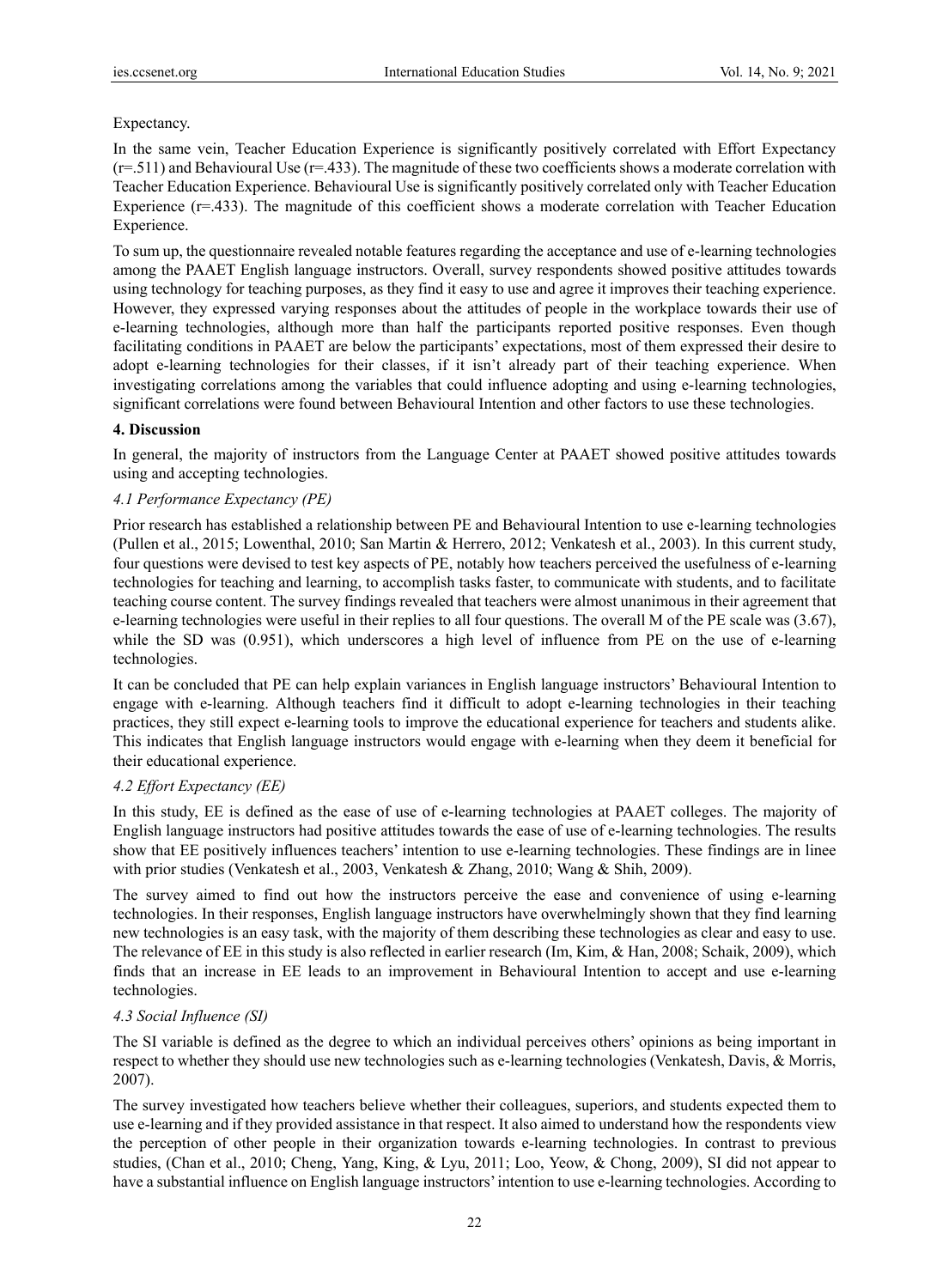findings in this study, SI does not seem to be an important factor for instructors' intentions to adopt e-learning technologies. This might be because there was not a clear policy or guidebook to help the instructors use e-learning technologies at the time of conducting this research. Indeed, PAAET only announced its intention to universally adopt e-learning technologies after the spread of the coronavirus impacted schools. (KUNA, 2020).

## *4.4 Facilitating Conditions (FC)*

The FC construct in this study refers to the available technological and organizational resources to support the use of e-learning technologies (Venkatesh et al., 2003). FC was measured as the extent to which the necessary resources and technical support were provided, as well as the readiness of the classrooms and infrastructural foundations for e-learning technologies within the institution. Numerous studies have established that FC has a clear influence on the actual use of technology (Al Awadhi & Morris, 2008; Tibenderana, Ogao, Ikoja-Odongo, & Wokadala, 2010).

The results indicate that the English language instructors' attitudes towards the facilities that currently support their use of e-learning technologies are generally negative. However, the majority of instructors have expressed that they have the required resources to use e-learning technologies in college. This might be because they buy their resources.

### *4.5 Behavioural Intention (BI)*

Williams, Rana, and Dwivedi (2015) argued that research has shown that BI was the only consistent factor in the UTAUT that could significantly predict the acceptance and use of e-learning technologies. The current study is consistent with the literature, as the English language instructors' BI to adopt e-learning methods, learn new technologies, or takes the required training, is positive. This factor was shown to be significant in explaining the variant degrees in English language instructors' use of e-learning technologies. A notable number of instructors reported their intention to attend training sessions, which means that they want to enhance their technological abilities for e-learning purposes.

## *4.6 Behavioural Use (BU)*

It could be argued that, with the increase in online learning due to the COVID-19 restrictions, teachers would essentially increase their dependency on technology for teaching purposes.

#### *4.7 Instructor Experience (IE)*

A number of authors have suggested that IE influences teachers' attitudes about e-learning and that the degree of experience (e.g. high or low) can be related to the degree of certainty or hesitation in accepting and using e-learning technologies (Donnelly & McSweeney, 2008; Jimoyiannis & Komis, 2008; Wong & Shih, 2012).

The responses to IE questions in the survey show that a minority of the respondents reported using or experiencing the use of e-learning technologies as students. This can be related to the fact that education in Kuwait has been largely dependent on traditional learning methods at all levels since its inception. It can also be a result of the lack of proper technical infrastructure and technical training at educational institutes.

In conclusion, it can be argued that English academic staff accepts and uses technology to a large extent during the COVID-19 pandemic, although they asserted that technology facilities at their colleges are inadequate. At the same time, they have access to technologies that allow them to present their lessons; this might be due to the subjects they teach, with a large number of free online content for English language lessons. The study found a high level of acceptance and use of technology for educational purposes.

#### **Acknowledgments**

The authors would like to thank the English language instructors who participated in this study, the College of Basic Education (CBE) for cooperating in the carrying out of this piece of research during the spring semester of the academic year 2019/20, and fellow professors who helped pilot the survey, and provided valuable feedback.

## **References**

- Adegbite, A., & Downe, A. (2005). The theory of user acceptance and use of technology (UTAUT): A meta-analytic review of empirical findings. *Journal of Theoretical and Applied Information Technology, 49*(1), 48-58.
- Afshari, M., Ghavifekr, S., Siraj, S., & Jing, D. (2013). Students' attitudes towards computer-assisted language learning. *Procedia-Social and Behavioral Sciences, 103*(2), 852-859. https://doi.org/10.1016/j.sbspro.2013.10.407

AlAwadhi, S. & Morris, A. (2008, January). The Use of the UTAUT Model in the Adoption of E-government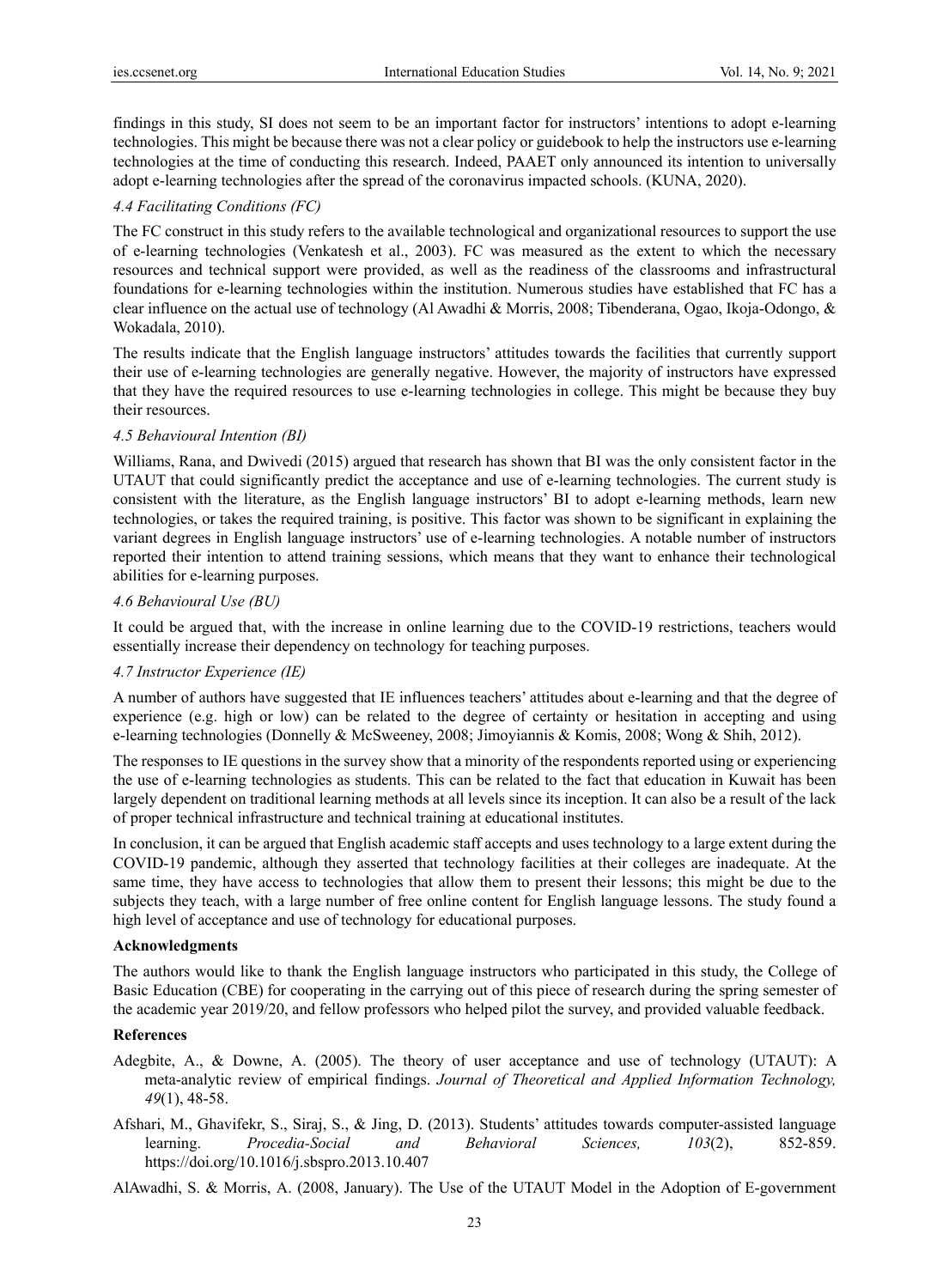Services in Kuwait. In *Proceedings of the 41st annual Hawaii international conference on system sciences (HICSS 2008)* (pp. 219-219). https://doi.org/10.1109/HICSS.2008.452

- Al-Daihani, S. M. (2016). Students' adoption of Twitter as an information source: An exploratory study using the Technology Acceptance Model. *Malaysian Journal of Library & Information Science, 21*(3), 57-69. https://doi.org/10.22452/mjlis.vol21no3.4
- Alexander, S. (2001). E-learning Developments and Experiences. *Education + Training, 43*(4/5), 240-248. https://doi.org/10.1108/00400910110399247
- Alia, A. (2017). *An investigation of the application of the Technology Acceptance Model (TAM) to evaluate instructors' perspectives on E-Learning at Kuwait University* (Unpublished doctoral dissertation). Dublin City University, Dublin, Ireland.
- Alkandari, B. (2015). *An investigation of the factors affecting students' acceptance and intention to use e-learning systems at Kuwait University: Developing a technology acceptance model in e-learning environments* (Doctoral dissertation, Cardiff Metropolitan University).
- Alwahaishi, S., & Snášel, V. (2013). Consumers' acceptance and use of information and communications technology: UTAUT and flow-based theoretical model. *Journal of Technology Management and Innovation, 8*(2), 61-73. https://doi.org/10.4067/S0718-27242013000200005
- Bagozzi, R. P. (2007). The legacy of the technology acceptance model and a proposal for a paradigm shift. *Journal of the Association for Information Systems, 8*(4), 3. https://doi.org/10.17705/1jais.00122
- Bagozzi, R. P., Bergami, M., & Leone, L. (2003). Hierarchical representation of motives in goal setting. *Journal of Applied Psychology, 88*(5), 915. https://doi.org/10.1037/0021-9010.88.5.915
- Bere, A. (2014). *Exploring Determinants for Mobile Learning User Acceptance and Use: An Application of UTAUT*. 11th International Conference on Information Technology: New Generations. https://doi.org/10.1109/ITNG.2014.114
- Bhatiasevi, V. (2015). *An extended UTAUT model to explain the adoption of mobile banking*. Information Development, 1-16.
- Bingimlas, K. A. (2010). *Evaluating the quality of science teachers' practices in ICT-supported learning and teaching environments in Saudi primary schools* (Unpublished PhD thesis). RMIT University, Melbourne, Australia.
- Blackwell, C. K., Lauricella, A. R., & Wartella, E. (2014). Factors influencing digital technology use in early childhood education. *Computers & Education, 77*, 82-90. https://doi.org/10.1016/j.compedu.2014.04.013
- Blum, R. (2005). *Best Practices: Building blocks for enhancing school environment*. Retrieved from http://www.jhsph.edu/research/centers-and-institutes/military-child-initiative/resources/Best\_Practices\_mon ograph.pdf
- Camilleri, M. A., & Camilleri, A. (2017, April). The technology acceptance of mobile applications in education. In 13th International Conference on Mobile Learning (Budapest, April 10th). *Proceedings, International Association for Development of the Information Society*.
- Chan, F. K., Thong, J. Y., Venkatesh, V., Brown, S. A., Hu, P. J., & Tam, K. Y. (2010). Modeling citizen satisfaction with mandatory adoption of an e-government technology. *Journal of the Association for Information Systems, 11*(10), 519-549. https://doi.org/10.17705/1jais.00239
- Cheng, C., Yang, H., King, I., & Lyu, M. R. (2012, July). Fused matrix factorization with geographical and social influence in location-based social networks. *Aaai, 12*, 17-23.
- Cohen, L., Manion, L., & Morrison, K. (2007). *Research Methods in Education* (6th ed.). London: Routledge Falmer. https://doi.org/10.4324/9780203029053
- Davis, F. D. (1989). Perceived usefulness, perceived ease of use and user acceptance of information technology. *MIS Quarterly, 13*, 319-340. https://doi.org/10.2307/249008
- Donnelly, R., & McSweeney, F. (2008). *Applied e-learning and e-teaching in higher education* (1st ed.). Information Science Reference (an imprint of IGI Global): United States of America. https://doi.org/10.4018/978-1-59904-814-7
- Dutta, S., Bilbao-Osorio, B., & Geiger, T. (2012). *The networked readiness index 2012: Benchmarking ICT progress and impacts for the next decade*. The global information technology report, 3-34.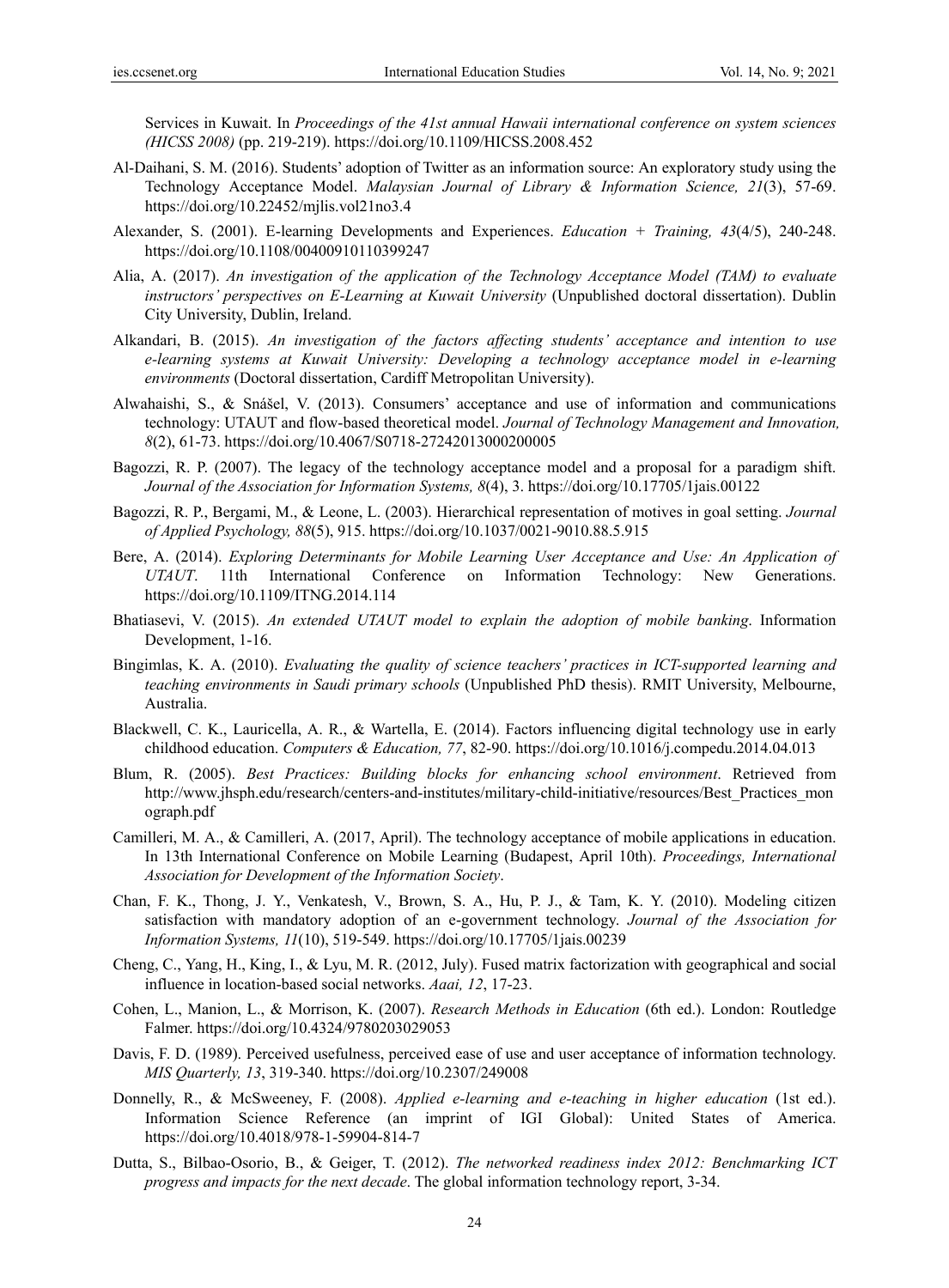- Edwards, S., Nuttall, J., Mantilla, A., Wood, E., & Grieshaber, S. (2015). Digital play: What do early childhood teachers see? In *Critical perspectives on technology and education* (pp. 69-84). Palgrave Macmillan, New York. https://doi.org/10.1057/9781137385451\_5
- Elias, S. M., Smith, W. L., & Barney, C. E. (2012). Age as a moderator of attitude towards technology in the workplace: work motivation and overall job satisfaction. *Behaviour & Information Technology, 31*(5), 453-467. https://doi.org/10.1080/0144929X.2010.513419
- Fageeh, A. I. (2011). EFL learners' use of blogging for developing writing skills and enhancing attitudes towards English learning: An exploratory study. *Journal of Language and Literature, 2*(1), 31-48.
- Gefen, D., Warkentin, M., Pavlou, P., & Rose, G. (2002). E Government adoption. *AMCIS 2002 Proceedings*, 83.
- Ghalandari, K. (2012). The effect of performance expectancy, effort expectancy, social influence and facilitating conditions on acceptance of e-banking services in Iran: The moderating role of age and gender. *Middle-East Journal of Scientific Research, 12*(6), 801-807.
- Giannakos, M. N., & Vlamos, P. (2013) Educational webcasts' acceptance: Empirical examination and the role of experience. *British Journal of Educational Technology, 44*(1), 125-143. https://doi.org/10.1111/j.1467-8535.2011.01279.x
- Hismanoglu, M. (2012). Prospective EFL teachers' perceptions of ICT integration: A study of distance higher education in Turkey. *Journal of Educational Technology & Society, 15*(1), 185-196.
- Im, I., Kim, Y., & Han, H.-J. (2008). The effects of perceived risk and technology type on users' acceptance of technology. *Information & Management, 45*(1), 1-9. https://doi.org/10.1016/j.im.2007.03.005
- Jimoyiannis, A., & Komis, V. (2007). Examining teachers' beliefs about ICT in education: Implications of a teacher preparation programme. *Teacher Development, 11*(2), 149-173. https://doi.org/10.1080/13664530701414779
- Kalogiannakis, M. (2010). Training with ICT for ICT from the trainee's perspective. A local ICT teacher training experience. *Education and Information Technologies, 15*(1), 3-17. https://doi.org/10.1007/s10639-008-9079-3
- Kukulska-Hulme, A., & Viberg, O. (2018). Mobile collaborative language learning: State of the art. *British Journal of Educational Technology, 49*(2), 207-218. https://doi.org/10.1111/bjet.12580
- Levy, M., & Stockwell, G. (2006). *CALL Dimensions: Options and Issues in Computer Assisted Language Learning*. Mahwah, NJ: Lawrence Erlbaum.
- Liu, Y. (2010). Social media tools as a learning resource. *Journal of Educational Technology Development and Exchange, 3*(1), 101-114. https://doi.org/10.18785/jetde.0301.08
- Loo, W. H., Yeow, P. H., & Chong, S. C. (2009). User acceptance of Malaysian government multipurpose smartcard applications. *Government Information Quarterly, 26*(2), 358-367. https://doi.org/10.1016/j.giq.2008.07.004
- Lowenthal, J. (2010). Using Mobile Learning: Determinates Impacting Behavioral Intention. *American Journal of Distance Education, 24*(4), 195-206. https://doi.org/10.1080/08923647.2010.519947
- Mumtaz, S. (2000). Factors affecting teachers' use of information and communications technology: A review of the literature. *Journal of Information Technology for Teacher Education, 9*(3), 319-342. https://doi.org/10.1080/14759390000200096
- Phau, I., & Teah, M. (2009). Devil wears (counterfeit) Prada: a study of antecedents and outcomes of attitudes towards counterfeits of luxury brands. *Journal of Consumer Marketing*. https://doi.org/10.1108/07363760910927019
- Pinto, J. K., & Mantel, S. J. (1990). The causes of project failure. *IEEE Transactions on Engineering Management, 37*(4), 269-276. https://doi.org/10.1109/17.62322
- Pullen, D., Swabey, J. F., Abadooz, K., Ranjit Sing, M., & Kaur, T. (2015) Pre-service teachers' acceptance and use of mobile learning in Malaysia. *Australian Educational Computing, 30*(1).
- Pynoo, B., Devolder, P., Tondeur, J., Van Braak, J., Duyck, W., & Duyck, P. (2011). Predicting secondary school teachers' acceptance and use of a digital learning environment: A cross-sectional study. *Computers in Human Behavior, 27*(1), 568-575. https://doi.org/10.1016/j.chb.2010.10.005
- Raman, A., Don, Y., Khalid, R., & Rizuan, M. (2014). Usage of Learning Management System (Moodle) among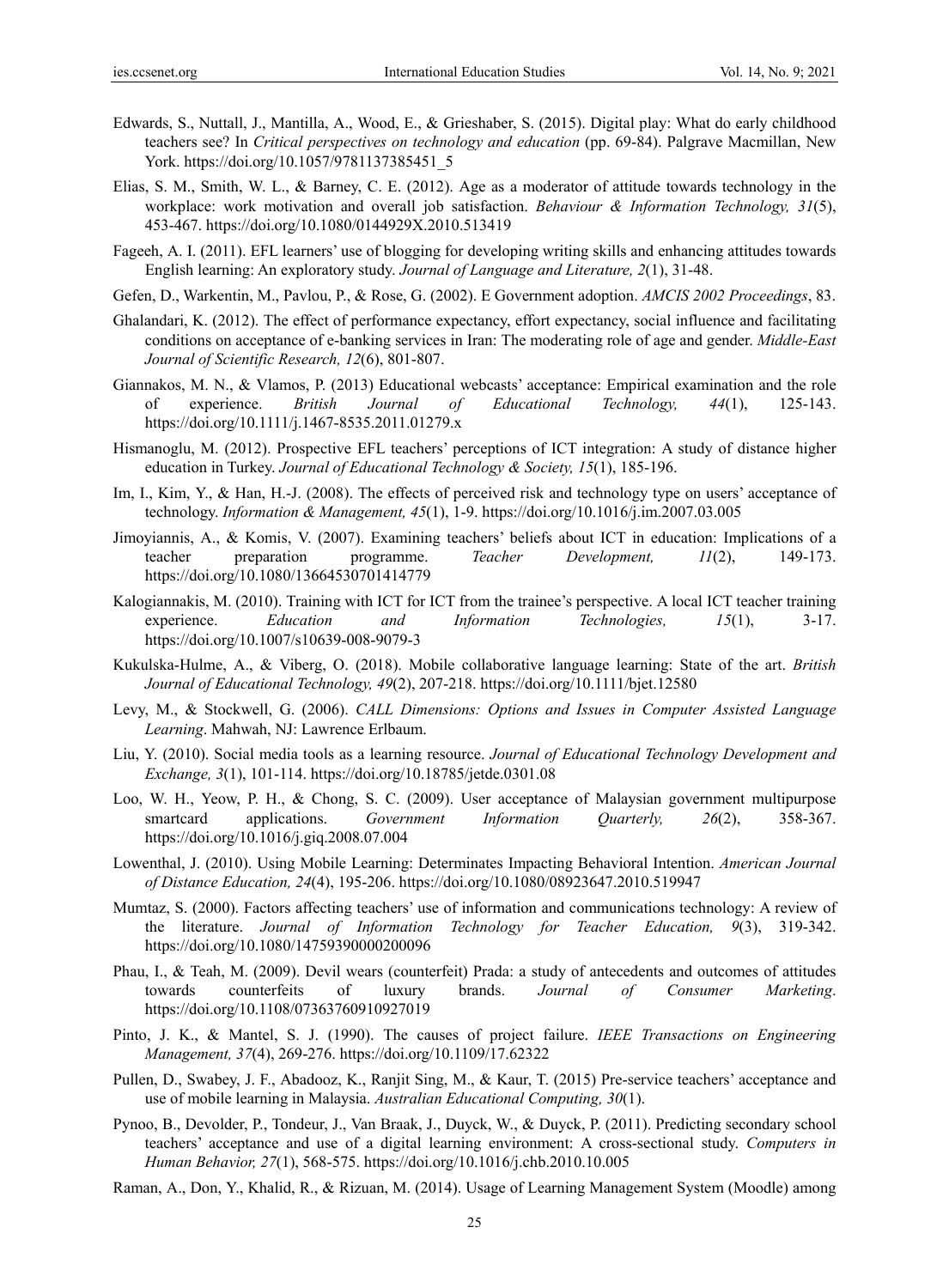Postgraduate Students: UTAUT Model Arumugam. *Asian Social Science, 10*(14), 186-192. https://doi.org/10.5539/ass.v10n14p186

- Reuters. (2020, March 19). *Kuwait extends schools, universities suspension to Aug. 4 state news agency*. Retrieved from https://www.reuters.com/
- Rouibah, K., & Abbas, H. (2006). A modified technology acceptance model for camera mobile phone adoption: development and validation. *ACIS 2006 Proceedings*, 13.
- San Martin, H., & Herrero, A. (2012). Influence of the user's psychological factors on the online purchase intention in rural tourism: Integrating innovativeness to the UTAUT framework. *Tourism Management, 33*(2), 341-350. https://doi.org/10.1016/j.tourman.2011.04.003
- Schaik, P. (2009). Unified theory of acceptance and use for websites used by students in higher education. *Journal of Educational Computing Research, 40*(2), 229-257. https://doi.org/10.2190/EC.40.2.e
- Shroff, R. H., Deneen, C. C., & Ng, E. M. (2011). Analysis of the technology acceptance model in examining students' behavioural intention to use an e-portfolio system. *Australasian Journal of Educational Technology, 27*(4). https://doi.org/10.14742/ajet.940
- Sime, D., & Priestley, M. (2005). Student teachers' first reflections on information and communications technology and classroom learning: Implications for initial teacher education. *Journal of Computer Assisted Learning, 21*(2), 130-142. https://doi.org/10.1111/j.1365-2729.2005.00120.x
- Succi, M. J., & Walter, Z. D. (1999, January). Theory of user acceptance of information technologies: an examination of health care professionals. In *Proceedings of the 32nd Annual*.
- Taiwo, A. A., & Downe, A. G. (2013). The theory of user acceptance and use of technology (UTAUT): A meta-analytic review of empirical findings. *Journal of Theoretical & Applied Information Technology*, 49(1).
- Taylor, T. B. (2001). Threats to the health care safety net. *Academic Emergency Medicine, 8*(11), 1080-1087. https://doi.org/10.1111/j.1553-2712.2001.tb01119.x
- Teo, T. (2011). Factors influencing teachers' intention to use technology: Model development and test. *Computers & Education, 57*, 2432-2440. https://doi.org/10.1016/j.compedu.2011.06.008
- Tibenderana, P., Ogao, P., Ikoja-Odongo, J., & Wokadala, J. (2010). Measuring levels of end-users' acceptance and use of hybrid library services. *International Journal of Education and Development Using ICT, 6*(2), 33-54.
- UNESCO. (2020, March 24). *1.37 billion students now home as COVID-19 school closures expand, ministers scale up multimedia approaches to ensure learning continuity*. Retrieved from https://en.unesco.org/news/
- Venkatesh, V., & Zhang, X. (2010). Unified theory of acceptance and use of technology: U.S. vs. China. *Journal of Global Information Technology Management, 13*(1), 5-27. https://doi.org/10.1080/1097198X.2010.10856507
- Venkatesh, V., Davis, F., & Morris, M. G. (2007). Dead or alive? The development, trajectory and future of technology adoption research. *Journal of the Association for Information Systems, 8*(4), 1. https://doi.org/10.17705/1jais.00120
- Venkatesh, V., Morris, M., Davis, G., & Davis, F. (2003). User acceptance of information technology: toward a unified view. *MIS Quarterly, 27*(3), 425-478. https://doi.org/10.2307/30036540
- Venkatesh, V., Thong, J., & Xu, X. (2012). Consumer acceptance and use of information technology: Extending the unified theory of acceptance and use of technology. *MIS Quarterly, 36*(1), 157-178. https://doi.org/10.2307/41410412
- Wang, Y. S., & Shih, Y. W. (2009). Why do people use information kiosks? A validation of the unified theory of acceptance and use of technology. *Government Information Quarterly, 26*(1), 158-165. https://doi.org/10.1016/j.giq.2008.07.001
- Williams, M. D., Rana, N. P., & Dwivedi, Y. K. (2015). The unified theory of acceptance and use of technology (UTAUT): A literature review. *Journal of Enterprise Information Management, 28*(3), 443-488. https://doi.org/10.1108/JEIM-09-2014-0088